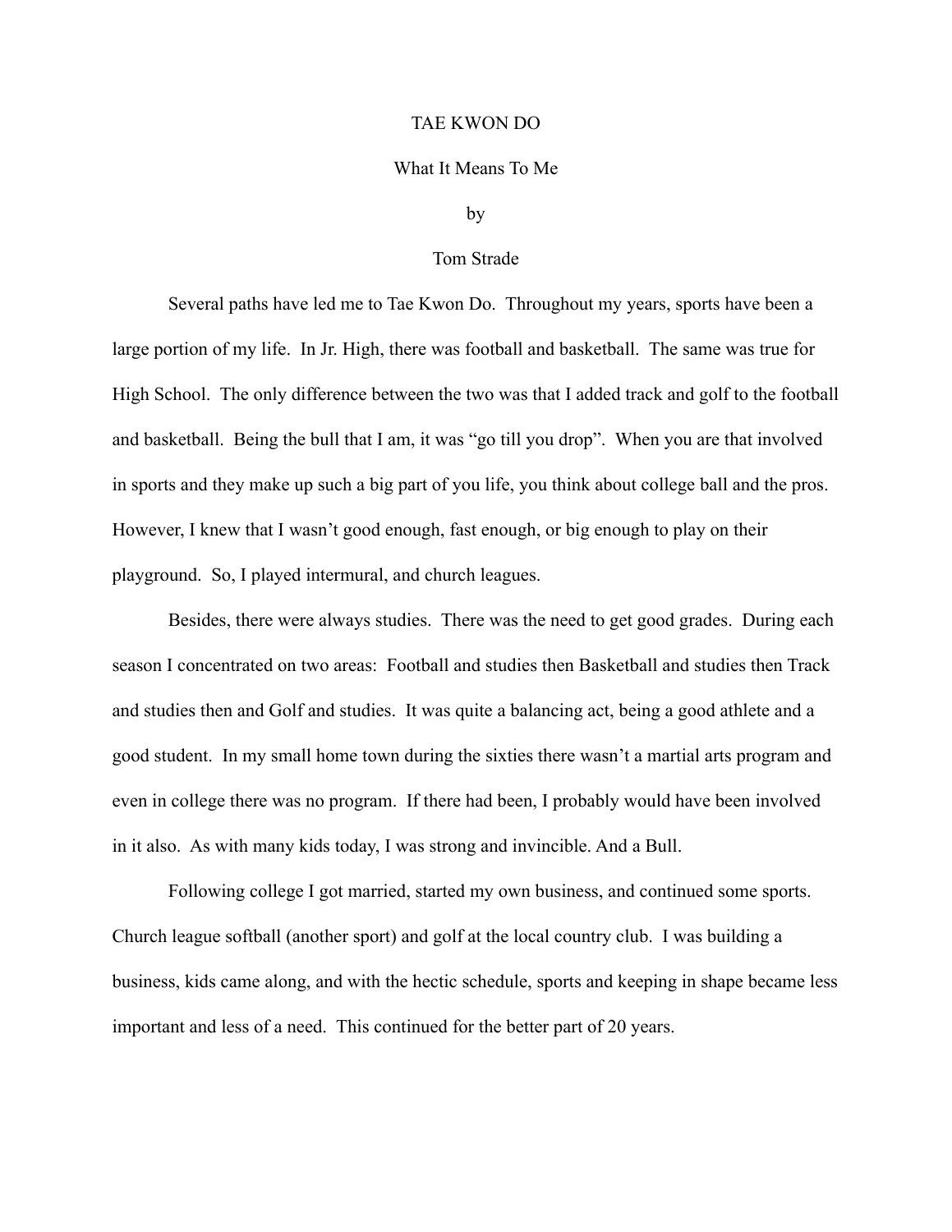As a father, there were always, and still are, the desire, need, and want to protect your family. Don't look for trouble, don't be in the wrong part of the city, avoid confrontation if possible. If the need should arise, I had my strength to take care of everything. I wasn't quite as invincible as I was as a teenager, but I was still a Bull.

 Sometime during these years, personal health became an area of concern for me. My dad had a five-bypass heart surgery. After that, I eliminated beef and pork from my diet and ate only poultry and fish for several years. With the example of my best friend, Susan, I eliminated all meat from my diet. I have been a vegetarian for about five years. If it had a mommy, you don't eat it. I also started walking, all for better personal health.

 My son, Toby, introduced me to Tae Kwon Do in Bethany. He knew of the class and expressed an interest. I took him to one class which was being taught by Dr. Hall. I was mildly interested, but the desire was not there. I was too busy with my business, my kids, and all of their activities. It wasn't till after my kids were getting older that a reality was driven home to me. I wasn't invincible and I couldn't protect my family 24/7/365. Through a personal family happening, self defense became very important to me, not for just myself but for my family and all youngsters, teens, and young adults. The world was changing. It wasn't as safe any more.

 It was sometime in 1999 that I saw an advertisement for the Tae Kwon Do school. New classes were forming. My interest in self defense was greater. I knew I wasn't growing up (Peter Pan is still my hero), but I was getting older. I was not as strong or as fit as I once was. The timing was right. To paraphrase an old saying 'The teacher will appear when the student is ready'. Dr. Hall was still teaching the class and Mr. Gary Hall invited me in to observe a class.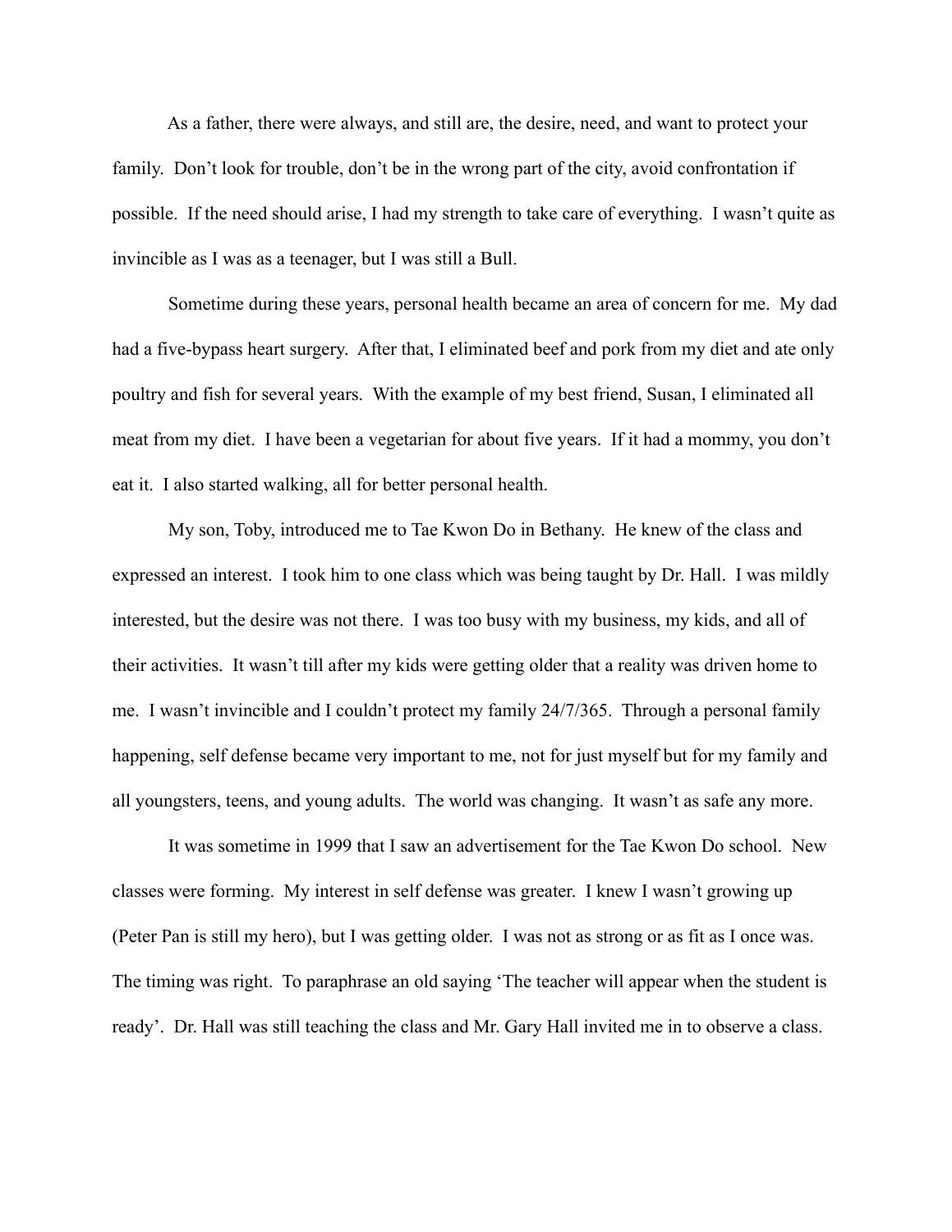That was the beginning. When I told Susan I had joined a martial arts class, I found out that she was a brown belt in karate. This was encouraging.

 I found that Tae Kwon Do and self defense is not only about strength ( I was still a Bull) but quickness, speed, leverage and agility. I found that Tae Kwon Do is a balance between the physical and the mental. Class has been more than a physical workout. It has been a learning experience about myself. I have learned that my body has limitations. I am not as flexible as I once was. In addition to Tae Kwon Do exercises to loosen me up, Susan introduced me to Eastern philosophy and to the benefits of Yoga asanas for reflection and flexibility. I also found that my physical balance wasn't the greatest, a result of childhood Polio which affected the growth and development of my left leg. I am grateful that my parents remained positive about my illness, and never told me that I couldn't do something because of the it. Through Tae Kwon Do exercises and forms, my balance has increased. The slow motion movements are a challenge, but they are helping with my balance. The discipline of the forms has been good for me, not only for physical endurance but also for mind conditioning, agility and learning a movement's practical application. This practical application has been of great interest for me, in how I can better learn to protect my loved ones and myself. Being able to pass along this knowledge to others is also of great importance to me.

 The tenets of Tae Kwon Do have been the foundation for my training. I have come to respect the knowledge and abilities of my teachers and fellow students and those I meet in my business and personal life. This reinforces the tenet of Courtesy that I was brought up with.

 The Integrity of the Art and the Two Rivers Organization is exceptional. This is evident in the teaching and training. There is a right way: Physically, mentally and ethically.